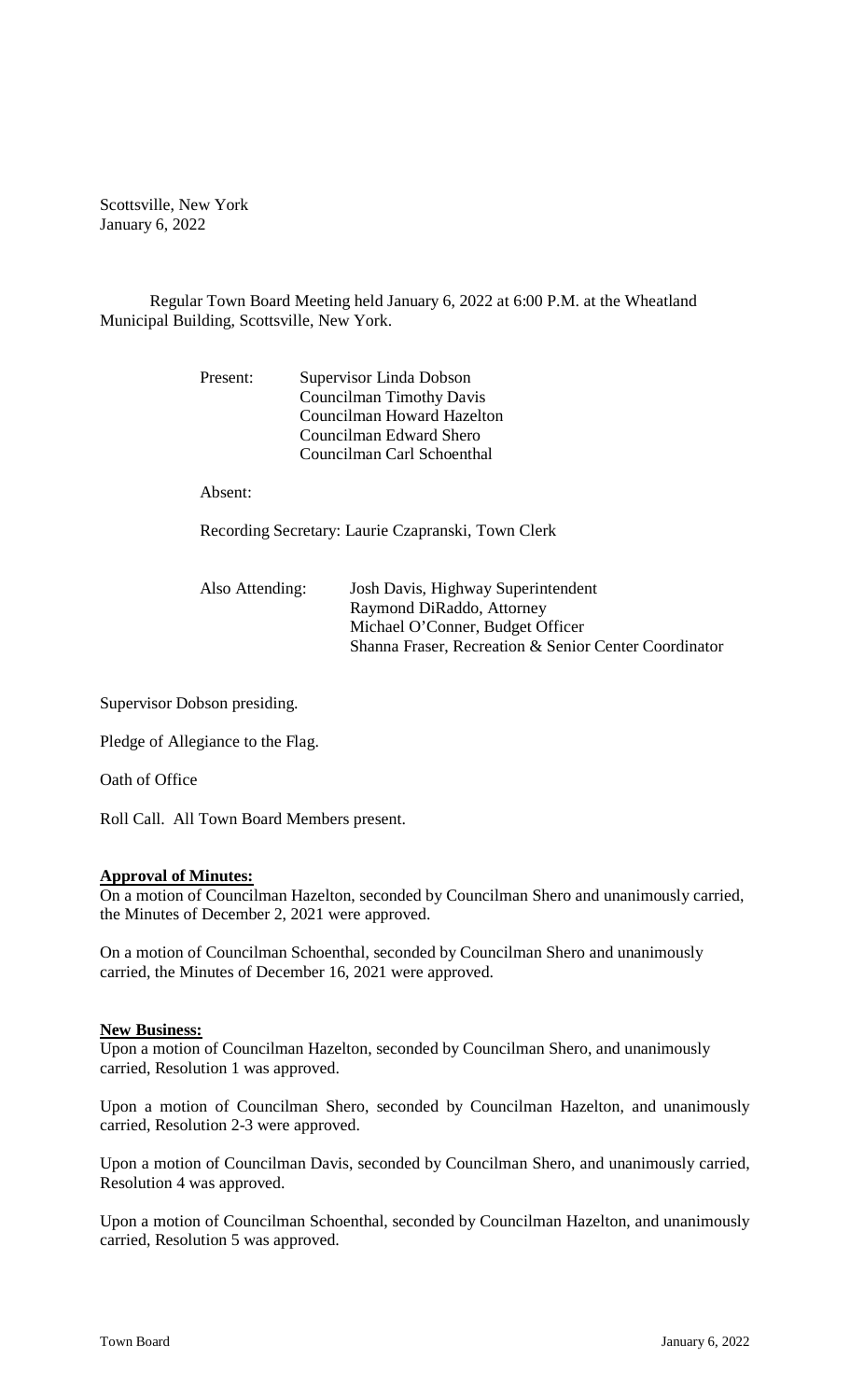Upon a motion of Councilman Davis, seconded by Councilman Hazelton, and unanimously carried, Resolution 6-7 were approved.

Upon a motion of Councilman Hazelton, seconded by Councilman Shero, and unanimously carried, Resolution 8 was approved.

Upon a motion of Councilman Hazelton, seconded by Councilman Shero, and unanimously carried, Resolution 9 was approved.

Upon a motion of Councilman Hazelton, seconded by Councilman Davis, and unanimously carried, Resolution 10 was approved.

Upon a motion of Councilman Hazelton, seconded by Councilman Davis, and unanimously carried, Resolution 11 was approved.

Upon a motion of Councilman Davis, seconded by Councilman Hazelton, and unanimously carried, Resolution 12 was approved.

Upon a motion of Councilman Davis, seconded by Councilman Hazelton, and unanimously carried, Resolution 13 was approved.

Upon a motion of Councilman Hazelton, seconded by Councilman Davis, and unanimously carried, Resolution 14-15 were approved.

Upon a motion of Councilman Shero, seconded by Councilman Davis, and unanimously carried, Resolution 16 was approved.

## **ORGANIZATION OF THE TOWN BOARD:**

### **RESOLUTIONS:**

No. 1. Official Meeting Dates, Banks, and Publications:

- Sec. 1. That: Regular meetings of the Town Board shall be held on the first and third Thursdays of each month. During the months of June, July and August, there shall be one meeting held on the first Thursday to begin promptly at 6:00 P.M. All Meetings will begin promptly at 6:00 P.M. Special meetings or workshops may be called at any time. Cancellation of meetings may occur with sufficient public notice. (See meeting schedule for correct time and place.)
- Sec. 2. That: Pursuant to Section 64-1 of the Town Law, the Town Board designates Canandaigua National Bank, Chili Branch, as the depository for all Town Funds of all its officers, departments, and Special Districts. Additional banks will be used in accordance with the Town's Finance Policy.
- Sec. 3. That: Pursuant to Section 64-11 of the Town Law, the Town Board hereby designates the Sentinel and the Gannett Newspaper of Rochester as the official newspapers for the Town of Wheatland.

### No. 2. Appointments:

Sec. 1. That: The following persons be appointed/reappointed to their respective offices and positions for the year beginning January 1, 2021 and ending December 31, 2021.

|                                 | Raymond DiRaddo Attorney for the Town |
|---------------------------------|---------------------------------------|
| Michael O'Conner Budget Officer |                                       |
| Jeremy Nardone                  | Jr. Accountant                        |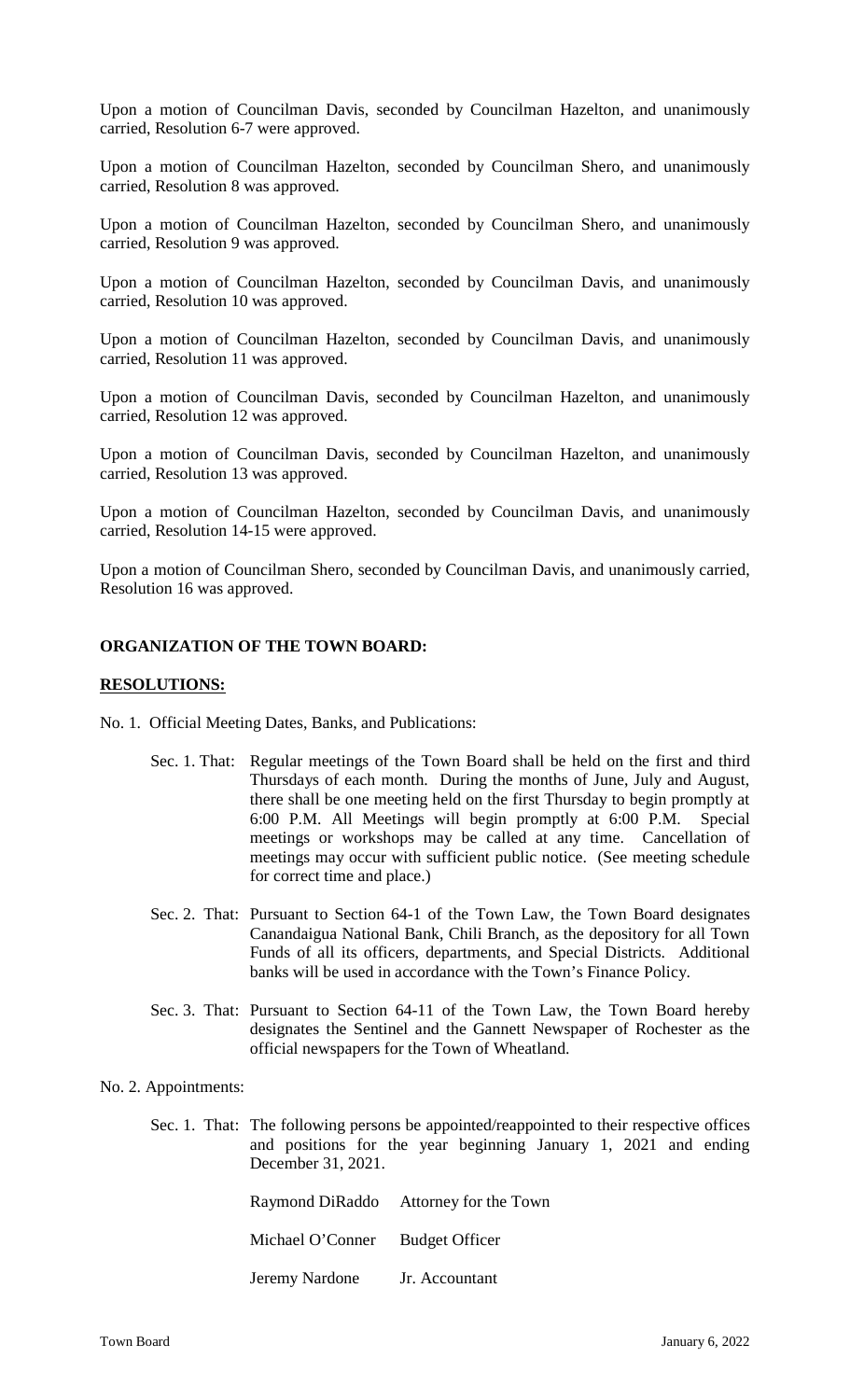### No. 3. Appointments:

### Sec. 1. Deputy Supervisor

- That: Pursuant to Section 42 of the Town Law, the Town Board hereby establishes the office of Deputy Supervisor, and pursuant to said Law, he/she shall be vested with the powers and may perform all the duties of the Supervisor under this Chapter or any other law, subject to the limitations described herein. Subject to the Deputy Supervisor assuming his/her office, he/she must take an official undertaking in the manner described in Section 25 of this Chapter. The Town Board shall fix the compensation which the Deputy Supervisor shall receive. Such compensation may be in addition to any other compensation he/she may receive as a Town Officer, Town Official, or Town Employee.
- Sec. 2. That: The Supervisor hereby appoints Councilman Hazelton as Deputy Supervisor.

### No. 4. Salary Pay Schedule:

- Sec. 1. That: The salaries for various positions are hereby established effective January 1, 2022 Through December 31, 2022.
- Sec. 2. That: Salary pay schedule for 2022 follows:
	- A. Twenty-six (26) bi-weekly pay periods for all Town employees.
- Sec. 3. That: The Supervisor is authorized to deposit all idle funds in an interest bearing account in accordance with the Town's Finance Policy.

### **2022 WAGE RATES**

| <b>Supervisor</b>                | \$32,460   |
|----------------------------------|------------|
| <b>Deputy Supervisor</b>         | 1,370      |
| <b>Town Council (each)</b>       | 8,047      |
| <b>Town Justice (each)</b>       | 19,119     |
| <b>Town Clerk/Tax Collector</b>  | 60,336     |
| <b>Bookkeeper/Budget Officer</b> | 27,591     |
| Jr. Accountant                   | 5,200      |
| <b>Highway Superintendent</b>    | 80,692     |
| <b>Assessor</b>                  | 24,832     |
| <b>Director of Recreation-PT</b> | 26,629     |
| Dog Control Officer              | 11,669     |
| Dog Control Officer-PT           | 3,182      |
| <b>Attorney for the Town</b>     | \$175/Hour |
| <b>Historian</b>                 | 4,170      |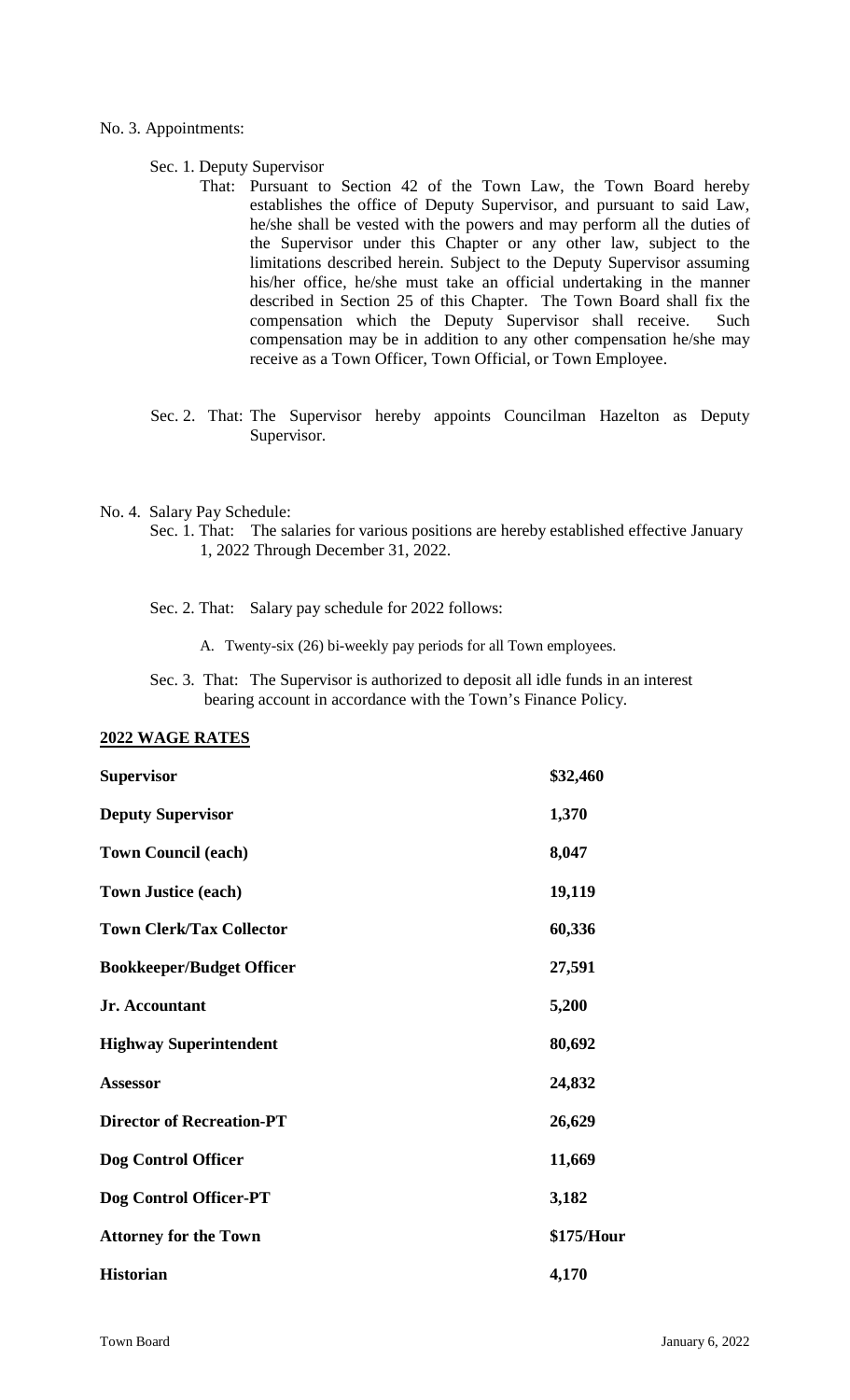| <b>Nutrition Center Co-Ordinator</b>                 | 24,280     |  |
|------------------------------------------------------|------------|--|
| <b>Building Inspector/Fire Marshal</b>               |            |  |
| Step 4                                               | 43.14      |  |
| Step 3                                               | 42.09      |  |
| Step 2                                               | 41.06      |  |
| Step 1                                               | 39.10      |  |
| <b>Assistant Fire Marshal P/T</b>                    |            |  |
| Step 4                                               | 26.28      |  |
| Step 3                                               | 25.63      |  |
| Step 2                                               | 24.96      |  |
| Step 1                                               | 23.80      |  |
| <b>Deputy Clerk F/T</b>                              |            |  |
| Step 4                                               | 20.21      |  |
| Step 3                                               | 19.69      |  |
| Step 2                                               | 19.21      |  |
| Step 1                                               | 18.30      |  |
| <b>Clerk Typist</b>                                  |            |  |
| Step 4                                               | 19.36      |  |
| Step 3                                               | 18.86      |  |
| Step 2                                               | 18.40      |  |
| Step 1                                               | 17.52      |  |
| <b>Clerk to Town Justice</b>                         |            |  |
| Step 4                                               | 19.36      |  |
| Step 3                                               | 18.86      |  |
| Step 2                                               | 18.40      |  |
| Step 1                                               | 17.52      |  |
| <b>Court Attendant, Credentialed/Formal Training</b> | 21.22/Hour |  |
| <b>Court Attendant, Non-Credentialed</b>             | 15.91/Hour |  |
| Foreman                                              |            |  |
| Step 2                                               | 31.47      |  |
| Step 1                                               | 29.96      |  |
| <b>HEO &amp; Mechanic (Class A)</b>                  |            |  |
| Step 4                                               | 27.29      |  |
| Step 3                                               | 26.64      |  |
| Step 2                                               | 25.98      |  |
| Step 1                                               | 24.75      |  |
| <b>Equipment Operator-PT</b>                         |            |  |
| Step 3                                               | 19.04      |  |
| Step 2                                               | 17.40      |  |
| Step 1                                               | 16.97      |  |
| <b>MEO</b> (CDL)                                     |            |  |
| Step 4                                               | 23.57      |  |
| Step 3                                               | 22.98      |  |
| Step 2                                               | 22.43      |  |
| Step 1                                               | 21.35      |  |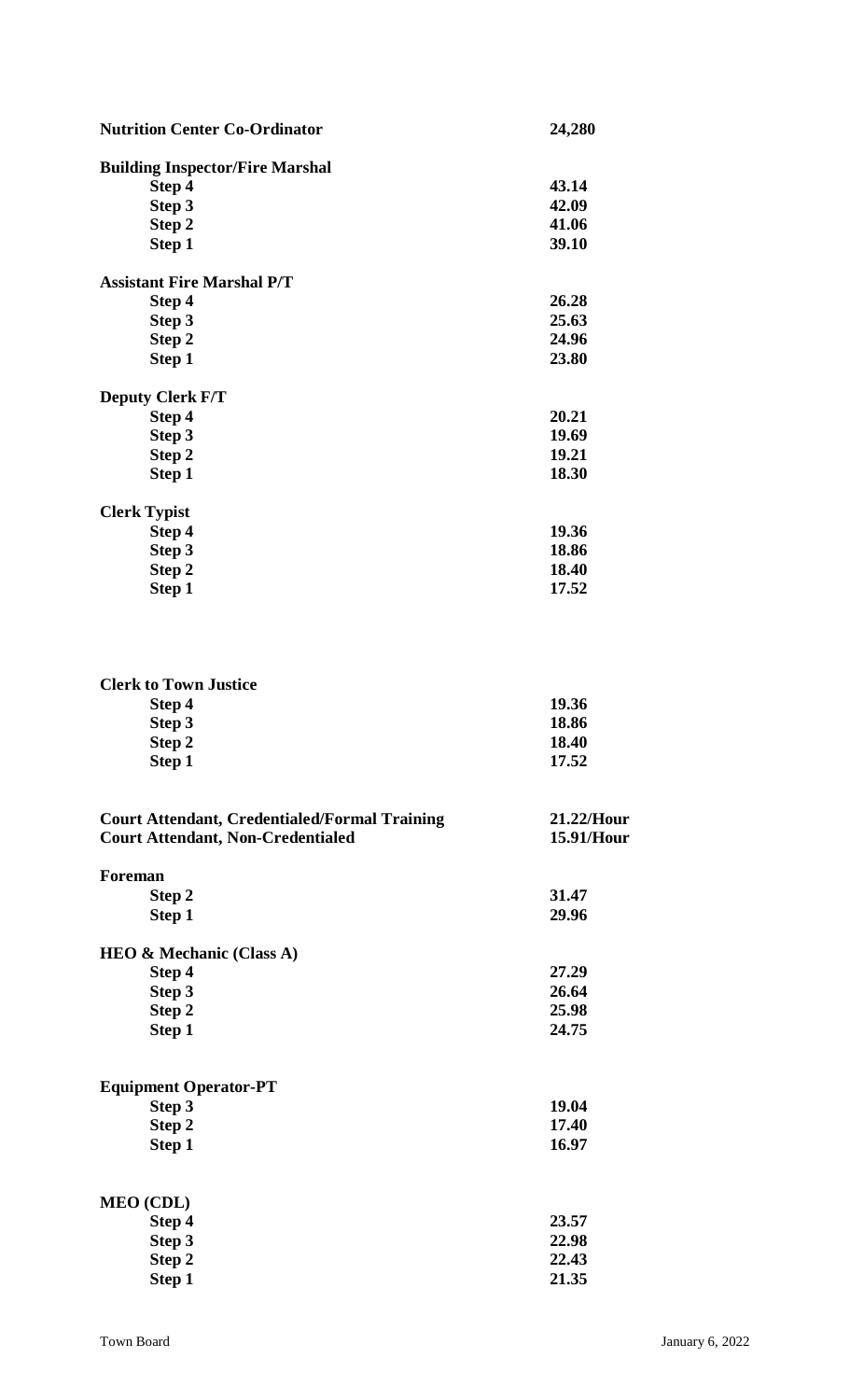| <b>Laborer FT</b>                             |       |
|-----------------------------------------------|-------|
| Step 4                                        | 19.89 |
| Step 3                                        | 19.41 |
| Step 2                                        | 18.94 |
| Step 1                                        | 18.03 |
| <b>Laborer PT</b>                             |       |
| Step 2                                        | 16.71 |
| Step 1                                        | 15.91 |
| <b>Water Safety Instructor</b>                | 17.50 |
| <b>Water Safety Instructor P/T</b>            |       |
| Step 2                                        | 16.34 |
| Step 1                                        | 15.91 |
| <b>Recreation Assistant for Small Program</b> |       |
| Step 3                                        | 16.71 |
| Step 2                                        | 16.34 |
| Step 1                                        | 15.91 |
| Jr. Water Safety Instructor-PT                |       |
| Step 2                                        | 16.97 |
| Step 1                                        | 15.91 |
| <b>Recreation Assistant</b>                   | 15.91 |
| <b>Recreation Assistant for Large Program</b> | 16.97 |
| <b>Lifeguard</b>                              | 16.97 |
| <b>Nutrition Center Aide</b>                  |       |
| Step 4                                        | 17.83 |
| Step 3                                        | 17.40 |
| Step 2                                        | 16.97 |
| Step 1                                        | 15.91 |

No. 5. Appointments:

The following Town Liaisons for 2022 are hereby appointed: Trail Towns: Councilman Schoenthal Town Policy Updates-Councilman Shero Fire Districts and the Mumford Community-Councilman Davis Town Facilities -Councilman Hazelton Town Departments and Public Safety-Supervisor Dobson

No. 6. Town Insurance Agent:

Sec. 1. That: Tompkins Insurance Agencies, Inc., 90 Main Street, Batavia, NY, hereby is named as the Town's Insurance Agent, with all policies to be handled with their advice.

No. 7. Education of Town Employees:

Sec. 1. That: Town Officers or employees in order to further their knowledge of Town Government in the performance of their duties may attend meetings with consent of the Town Board, including the Annual Association of Towns Meeting, and be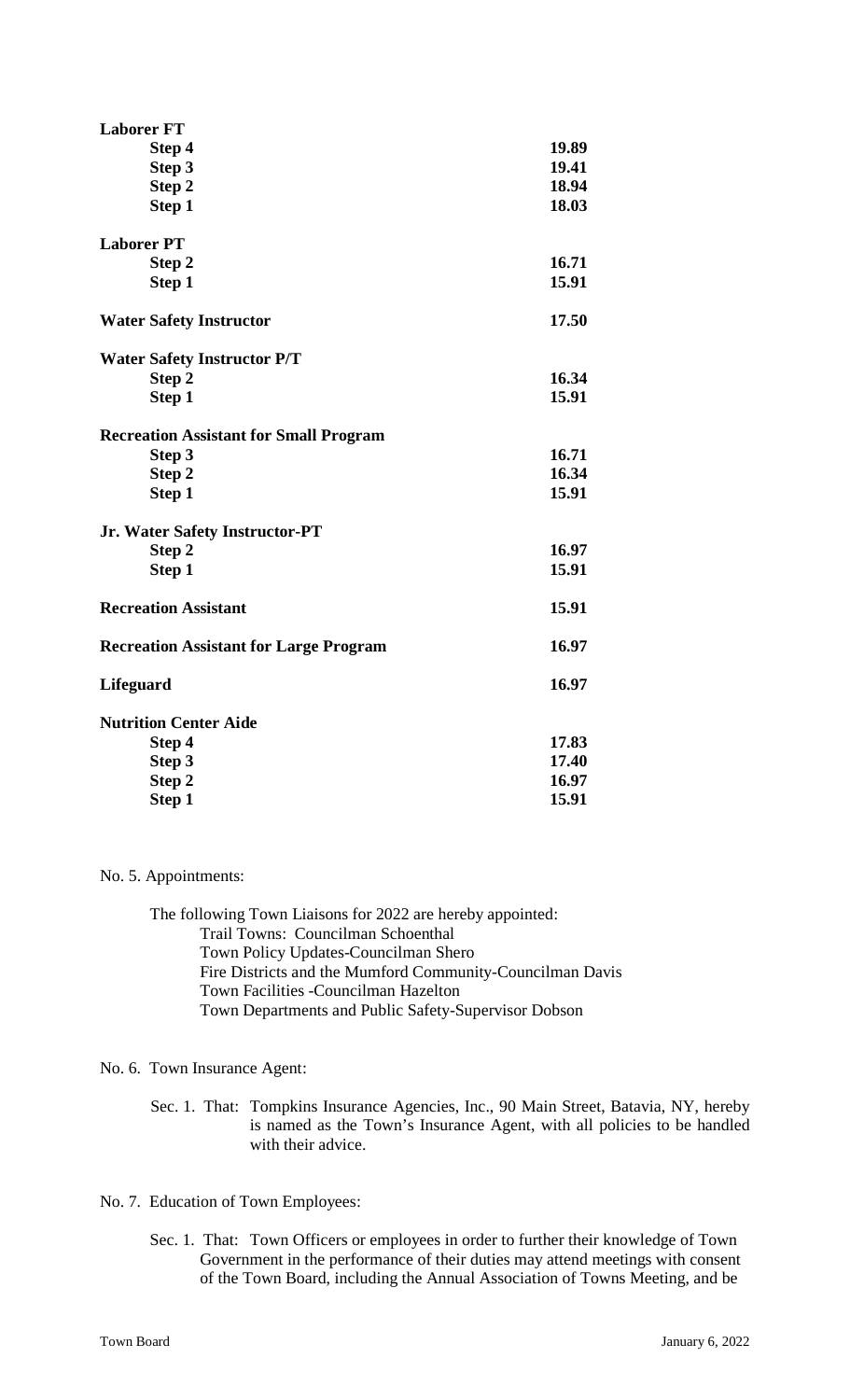compensated for the ordinary expenses of travel, meals, and lodging. Vouchers must be submitted for all out of pocket expenses including meals. Cost to be approved by the Town Board and paid out of their respective budgets.

- No. 8. Special Districts:
	- Sec. 1. That: The Town Board, as Commissioners of the Town's Special Districts, pursuant to Section 29-16 of the Town Law, does hereby designate the Supervisor to perform the duties of administration and supervision for all Special Districts on behalf of said Board.

#### No. 9. Special Funds:

Sec. 1. That: Pursuant to Town Law Section 64(a), the Town Board establishes and approves the following Petty Cash Funds, not to exceed: \$150.00, to be maintained and disbursed by the Town Clerk; \$200.00, to be maintained and disbursed by the Tax Collector; \$75.00, to be maintained and disbursed by the Court Clerk; \$20.00, to be maintained and disbursed by the Historian; \$50.00, to be maintained and disbursed by the Nutrition Center; \$100.00, to be maintained and disbursed by the Recreation Commission.

- No. 10. Superintendent of Public Works:
	- Sec. 1. That: Pursuant to Chapter 77 of the Town of Wheatland Code, the Town Board hereby appoints Josh Davis as Superintendent of Public Works, as defined in said Chapter, to oversee the Northeast Sanitary Sewer District.
	- Sec. 2. That: The Wheatland Town Board hereby appoints Josh Davis as Director of Parks for the Town of Wheatland.
- No. 11. Small Tool Purchases:
	- Sec. 1. That: Pursuant to Section 142-1a of the Highway Law, the Highway Superintendent is authorized to purchase tools and equipment without prior approval of the Town Board in amounts not to exceed \$5,000.00, and not to exceed the budget.

No. 12. Mileage Reimbursement:

- Sec. 1. That: Pursuant to 102-1 of the Town Law, mileage allowance of 0.585 cents per mile is to be paid to Town officers and employees for use of private autos while on official Town business. All claims shall be itemized on an approved town form and audited. Claims will be approved, or paid, within 30 days of the end of the fiscal year.
- No. 13. Policies and Benefits of Wheatland Employees:
	- Sec. 1. That: The Town Board of the Town of Wheatland approves all rules, regulations and benefits set forth in the document entitled "TOWN OF WHEATLAND EMPLOYEE HANDBOOK" adopted by Resolution of the Wheatland Town Board on November 16, 2017, including any adopted changes since that date.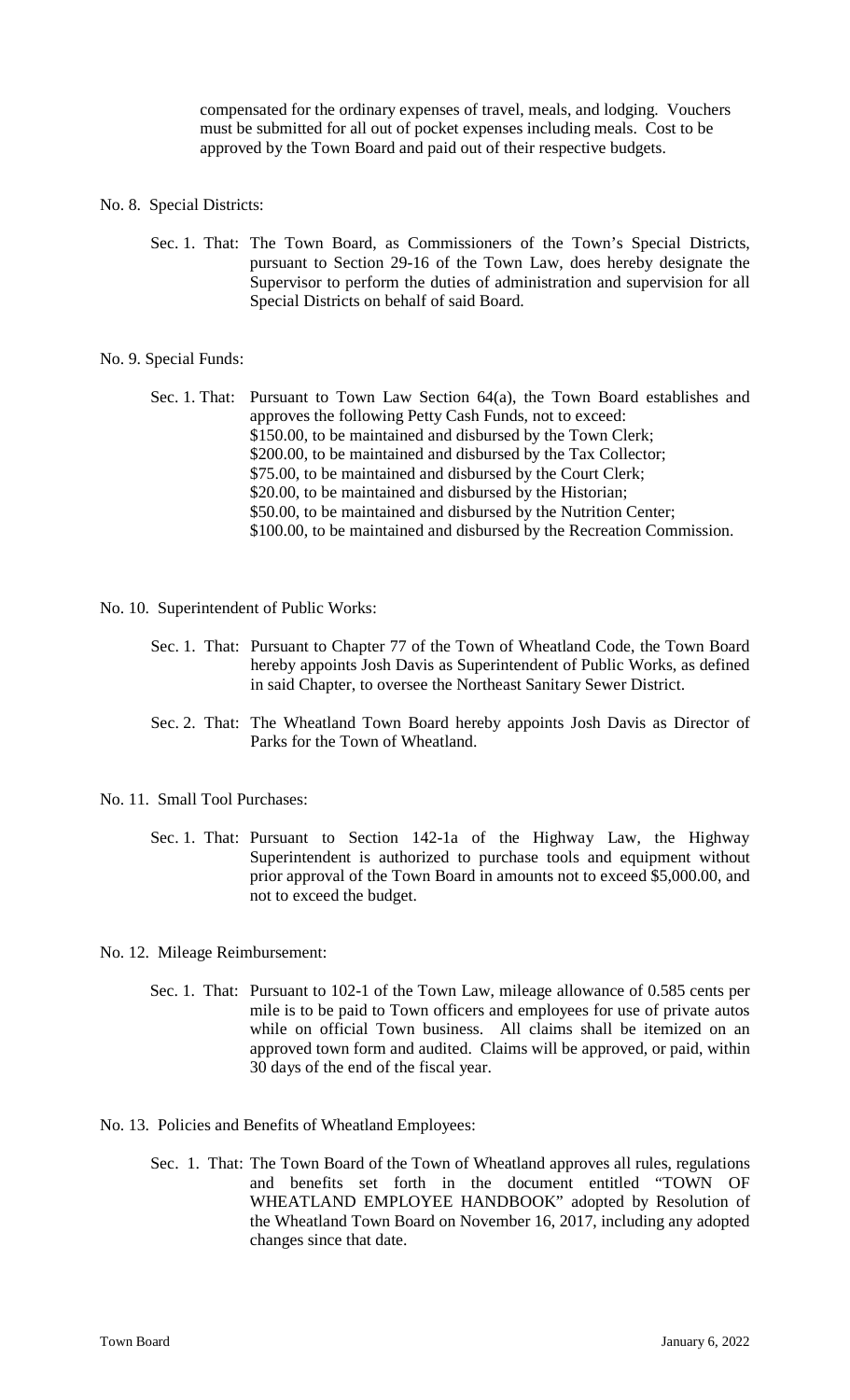Sec. 2. Holiday Schedule for the Wheatland Municipal Building for 2022:

| NEW YEAR'S DAY          | <b>FRIDAY</b> | <b>DECEMBER 31, 2021</b> |
|-------------------------|---------------|--------------------------|
| MARTIN LUTHER KING DAY  | <b>MONDAY</b> | <b>JANUARY 17</b>        |
| PRESIDENT'S DAY         | <b>MONDAY</b> | FEBRUARY 21              |
| <b>GOOD FRIDAY</b>      | <b>FRIDAY</b> | APRII.15                 |
| MEMORIAL DAY            | <b>MONDAY</b> | <b>MAY 30</b>            |
| <b>JUNETEENTH</b>       | <b>MONDAY</b> | <b>JUNE 20</b>           |
| <b>INDEPENDENCE DAY</b> | <b>MONDAY</b> | <b>JULY 4</b>            |
| <b>LABOR DAY</b>        | <b>MONDAY</b> | <b>SEPTEMBER 5</b>       |
| <b>COLUMBUS DAY</b>     | <b>MONDAY</b> | <b>OCTOBER 10</b>        |
| 10. VETERAN'S DAY       | <b>FRIDAY</b> | <b>NOVEMBER 11</b>       |
| 11. THANKSGIVING        |               | <b>NOVEMBER 24</b>       |
| 12. THANKSGIVING        | <b>FRIDAY</b> | <b>NOVEMBER 25</b>       |
| 13. CHRISTMAS           | <b>MONDAY</b> | <b>DECEMBER 26</b>       |
|                         |               | <b>THURSDAY</b>          |

No. 14. Fee Schedule for the Town of Wheatland:

Sec. 1. That: The Wheatland Town Board approves the adopted fee schedule and will make changes by resolution when appropriate.

### No. 15. Town Engineers:

Sec. 1. That: The Town of Wheatland will retain engineers when projects require these services.

No. 16. Policy for Appointive Board Stipends:

Sec. 1. That: Stipends will be paid annually at the end of the fiscal year to each appointive board member according to the following schedule and eligibility criteria:

#### **Assessment Review Board:**

| Chair-  | \$80.00 annually for serving on board |
|---------|---------------------------------------|
| Member- | \$50.00 annually for serving on board |

### **Planning Board**:

| Chair-  | \$80.00 per meeting for serving on board |  |
|---------|------------------------------------------|--|
| Member- | \$50.00 per meeting for serving on board |  |

### **Zoning Board**:

| Chair-  | \$80.00 per meeting for serving on board |
|---------|------------------------------------------|
| Member- | \$50.00 per meeting for serving on board |

Sec. 2. Criteria for Planning and Zoning Boards:

- 1. Attend 80% of scheduled meetings.
- 2. Board Members will only be paid for one board per night.
- 3. All first-year members are required to attend County/State training programs relating to board membership. Training program to be approved prior to attendance by Town Board.
- 4. All board members are required to participate annually in an approved inservice training course relating to board membership.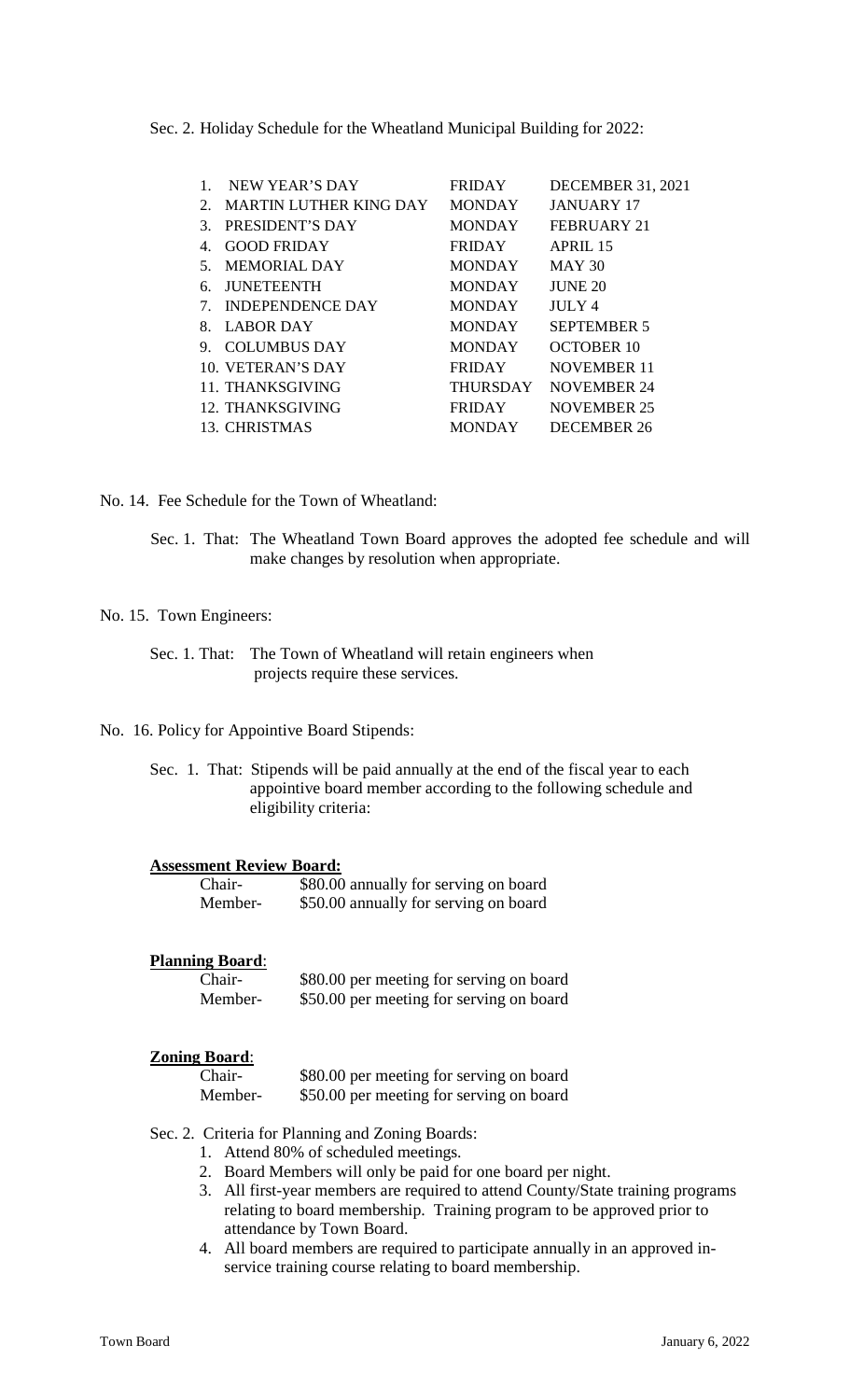- 5. Internet instructional material relating to board membership may be used to fulfill the in-service training requirement. All internet material must be approved by both the chair and the Town Board prior to the end of March of the current year. Board member must submit written summary of the material upon completion.
- 6. All requirements need to be completed by the  $15<sup>th</sup>$  of December of the current year. Vouchers must be submitted in time for the second abstract of December. Vouchers not submitted for the second abstract will not be paid, and money forfeited.

## **Supervisor's Report**

- Terry Rech was injured while on an inspection this morning and we are hoping he's doing well.
- Monroe County Supervisor's Lunch.
- Thank you to Josh and Shanna with their help in coordinating with the County Health Department to pick up KN95 masks for essential staff.
- Spoke with a constituent that had concerns with the past election and the voting booth area. Supervisor Dobson said that she spoke with the Board of Elections regarding the concerns.
- Zoom meeting with the County Executive to approve and vote on the Shared Services Plan that needed by to adopted by the end of the year.
- Spoke with Legislator Brew about the broadband study and whether there is an end date for the study.

## **Public Before the Board:**

No one present wished to speak

## **Town Board Committee and Liaison Reports:**

Councilman Schoenthal said that there will be a grant application submitted for the community at the end of February. An email has been sent to the Supervisor, Mayor and others to discuss ideas.

### **Department and Board Reports (Submitted previously or herewith):**

- 1. Town Clerk report, December.
- 2. Highway, December.
- 3. Recreation Meeting, December.
- 4. Building Inspector, December.
- 5. Fire Marshal report, December.
- 6. Budget Officer report, December.
- 7. Dog Control report, December.
- 8. Senior Center report, December
- 9. Town Attorney, December

## **Department and Board Reports (submitted previously or herewith):**

Josh Davis, Highway Superintendent reported that there was cleanup after a couple windstorms during December. He also mentioned that he had received a letter regarding "Bridge NY" and the two applications that were submitted for Smith Street and Brookside Drive. The Town did not receive any funding.

Shanna Fraser, Senior Center Coordinator reported that the "Walking in Wheatland Wonderland" was held at Johnson Park and was partnered with many local organizations. There were 143 participants. Due to the current high Covid numbers, the school is not ready to open up for the Wheatland Recreation programs yet.

Shanna Fraser, Senior Center Coordinator reported that the County is returning to the "to go" meals again. She also mentioned that there were many gifts donated for the "Angels for Seniors" program and the Sons of the American Legions donated money which provided for a very nice luncheon for the seniors. The middle school jazz band came and provided music and they had a sing-along.

### **Correspondence:**

**1.** Mumford Fire District to Laurie Czapranski, Town Clerk, re: Fire District Election Results.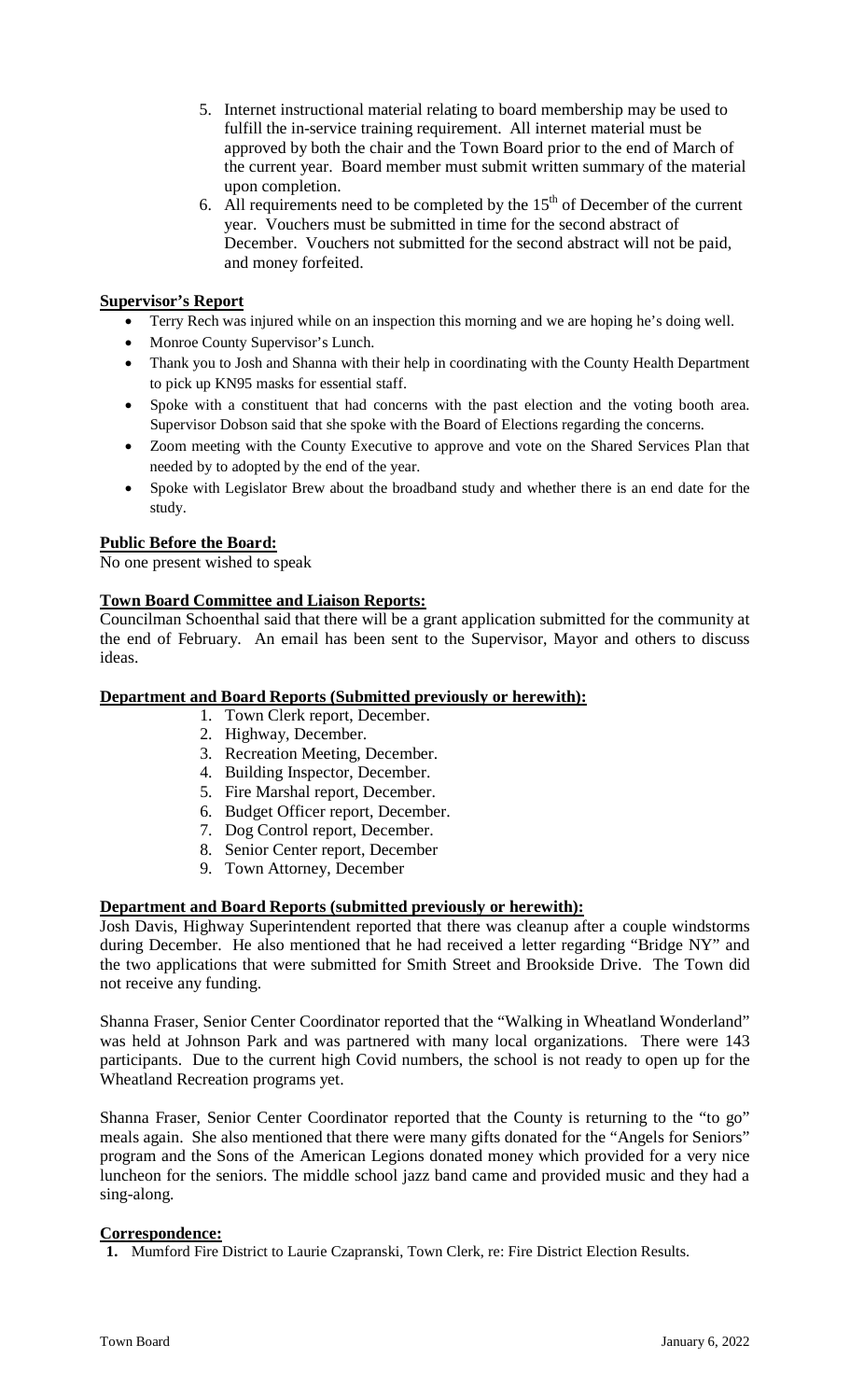**2.** Wheatland-Scottsville Joint Fire District to Laurie Czapranski, Town Clerk, re: Fire District Election Results.

### **Old Business:**

None

### **New Business:**

Whereas, it was moved by Councilman Hazelton seconded by Councilman Shero and unanimously carried,

# Resolution No. 17:

THEREFORE BE IT RESOLVED, That the Town Board of the Town of Wheatland appoints the following Chairpersons to their respective Boards:

# **Planning Board-Jay Coates**

**Zoning Board-Michael Grasso**

| Adopted: | Supervisor Dobson $-$ aye<br>Councilman Davis-aye<br>Councilman Hazelton-aye<br>Councilman Schoenthal – aye |
|----------|-------------------------------------------------------------------------------------------------------------|
|          | Councilman Shero- aye                                                                                       |

Review of vouchers during 2022: January -Councilman Hazelton, February-Councilman Schoenthal, March-Councilman Shero, April-Councilman Davis, May-Councilman Hazelton, June-Councilman Schoenthal, July-Councilman Shero, August-Councilman Davis, September-Councilman Hazelton, October-Councilman Schoenthal, November-Councilman Shero, December-Councilman Davis

### **The 2021 Department Audits will be conducted on Monday, January 10, 2022.**

Whereas, it was moved by Councilman Shero seconded by Councilman Hazelton and unanimously carried,

## Resolution No. 18:

THEREFORE BE IT RESOLVED, That the Town Board of the Town of Wheatland authorizes the Supervisor to sign the 2022 agreement with Riverside Veterinary Hospital for medical care on an as needed basis.

Adopted: Supervisor Dobson – aye Councilman Davis-aye Councilman Hazelton-aye Councilman Schoenthal – aye Councilman Shero- aye

Whereas, it was moved by Councilman Shero seconded by Councilman Davis and unanimously carried, Resolution No. 19:

THEREFORE BE IT RESOLVED, That the Town Board of the Town of Wheatland authorizes the Supervisor to sign the 2022 Agreement with Raymond DiRaddo, Attorney for the Town.

Adopted: Supervisor Dobson – aye Councilman Davis-aye Councilman Hazelton-aye Councilman Schoenthal – aye Councilman Shero- aye

Whereas, it was moved by Councilman Davis seconded by Councilman Shero and unanimously carried, Resolution No. 20:

THEREFORE BE IT RESOLVED, That the Town Board of the Town of Wheatland authorizes the Supervisor to sign the 2022 Agreement the Scottsville Free Library and Mumford Branch in the amount of \$135,475.00.

Adopted: Supervisor Dobson – aye Councilman Davis-aye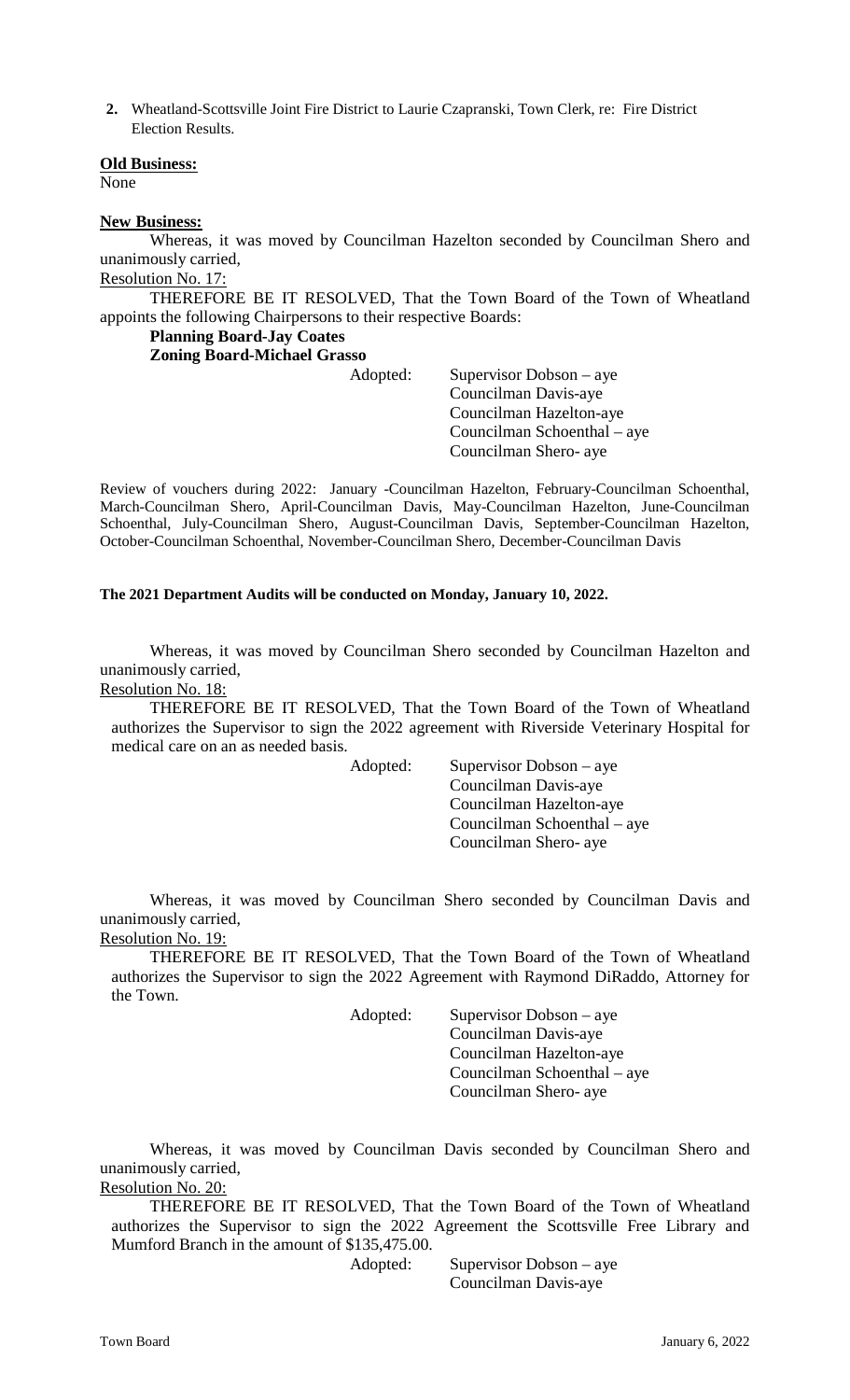Councilman Hazelton-aye Councilman Schoenthal – aye Councilman Shero- aye

Whereas, it was moved by Council Hazelton seconded by Councilman Davis and unanimously carried, Resolution No. 21:

THEREFORE BE IT RESOLVED, That the Town Board of the Town of Wheatland authorizes the Supervisor to sign the Agreement with the Village of Scottsville for one assigned parking space for the cardboard recycling dumpster. Agreement will be in effect January 1, 2022 through December 31, 2022.

Adopted: Supervisor Dobson – aye Councilman Davis-aye Councilman Hazelton-aye Councilman Schoenthal – aye Councilman Shero- aye

Whereas, it was moved by Councilman Hazelton seconded by Councilman Shero and unanimously carried,

Resolution No. 22:

THEREFORE BE IT RESOLVED, That the Town Board of the Town of Wheatland authorizes the Supervisor to sign the 2022 contract with Cynthia Scott for cleaning services at the Donnelly House in Mumford.

Adopted: Supervisor Dobson – aye Councilman Davis-aye Councilman Hazelton-aye Councilman Schoenthal – aye Councilman Shero- aye

Whereas, it was moved by Councilman Shero seconded by Councilman Hazelton and unanimously carried, Resolution No. 23:

THEREFORE BE IT RESOLVED, That the Town Board of the Town of Wheatland agrees to pay the Association of Towns membership dues in the amount of \$1,100.

Adopted: Supervisor Dobson – aye Councilman Davis-aye Councilman Hazelton-aye Councilman Schoenthal – aye Councilman Shero- aye

Whereas, it was moved by Councilman Shero seconded by Councilman Hazelton and unanimously carried,

Resolution No. 24:

THEREFORE BE IT RESOLVED, That the Town Board of the Town of Wheatland declares the laptop (#0455) used by Dog Control as junk to be disposed of through Pinpoint.

Adopted: Supervisor Dobson – aye Councilman Davis-aye Councilman Hazelton-aye Councilman Schoenthal – aye Councilman Shero- aye

Whereas, it was moved by Councilman Shero seconded by Councilman Hazelton and unanimously carried, Resolution No. 25:

THEREFORE BE IT RESOLVED, That the Town Board of the Town of Wheatland renews the mobile home permit for farm use at the Stein property on Ebsary and Scottsville-Mumford Road. Effective January 1, 2022 through December 31, 2022.

Adopted: Supervisor Dobson – aye Councilman Davis-aye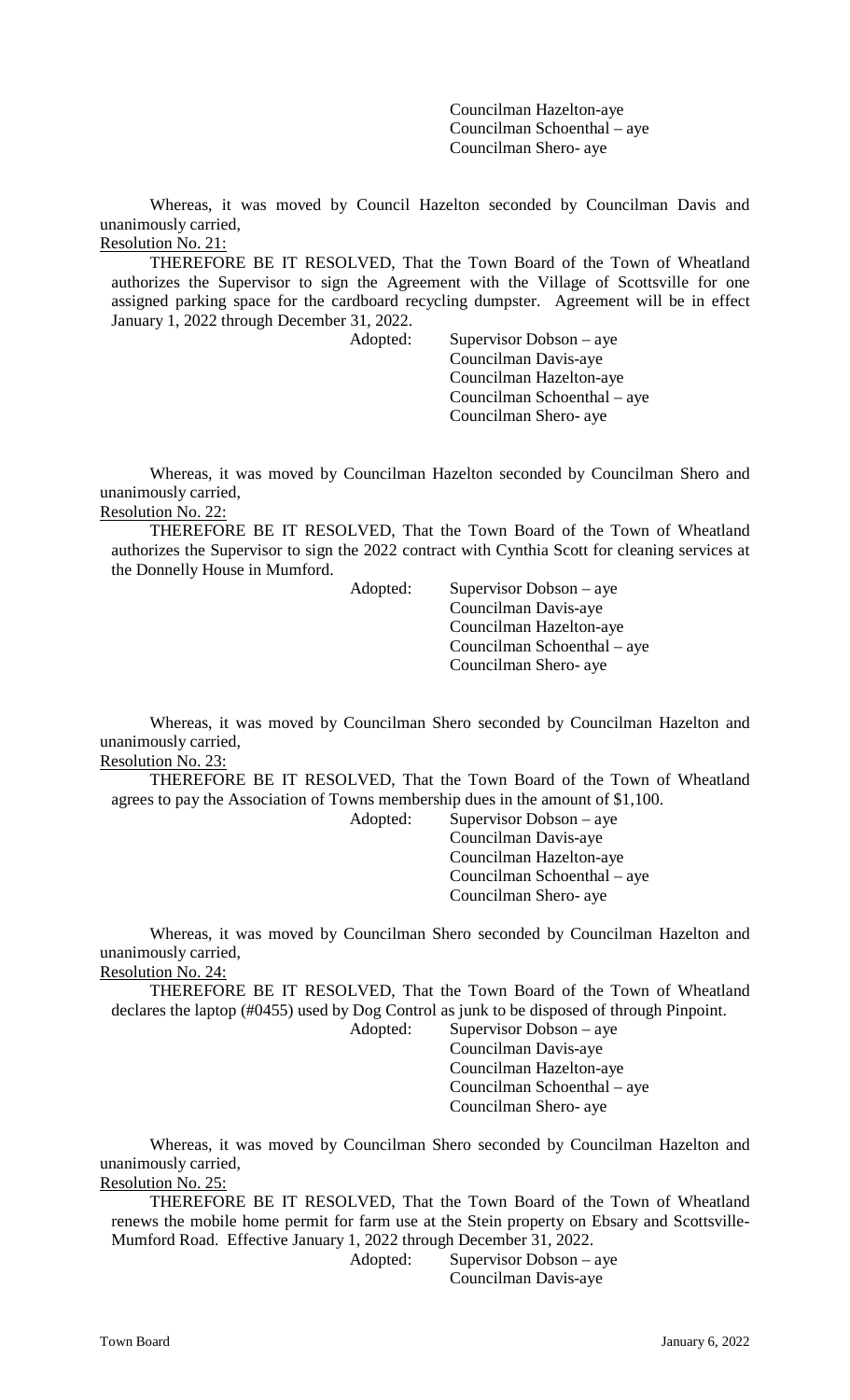Councilman Hazelton-aye Councilman Schoenthal – aye Councilman Shero- aye

Whereas, it was moved by Councilman Hazelton seconded by Councilman Shero and unanimously carried, Resolution No. 26:

THEREFORE BE IT RESOLVED, That the Town Board of the Town of Wheatland adopt the clarification of the personnel policy that had been decided as part of the budget process, stating that an employee hired before 12/31/2010 will pay 15% of health insurance premiums, those hired after 12/31/2010 will pay 20%. Those buying up from the lower product to the higher product will pay the difference between the two.

> Adopted: Supervisor Dobson – aye Councilman Davis-aye Councilman Hazelton-aye Councilman Schoenthal – aye Councilman Shero- aye

Whereas, it was moved by Councilman Shero seconded by Councilman Hazelton and unanimously carried, Resolution No. 27:

THEREFORE BE IT RESOLVED, That the Town Board of the Town of Wheatland agrees to hire Cole Cameron as Lifeguard at a rate of \$16.97 per hour with a tentative start date of January 13, 2022.

Adopted: Supervisor Dobson – aye Councilman Davis-aye Councilman Hazelton-aye Councilman Schoenthal – aye Councilman Shero-aye

Whereas, it was moved by Councilman Shero seconded by Councilman Davis and unanimously carried, Resolution No. 28:

THEREFORE BE IT RESOLVED, That the Town Board of the Town of Wheatland upon the recommendation of Shanna Fraser, Senior Center Coordinator, agrees to add Amy Harper as a Senior Center volunteer.

> Adopted: Supervisor Dobson – aye Councilman Davis-aye Councilman Hazelton-aye Councilman Schoenthal – aye Councilman Shero- aye

Whereas, it was moved by Councilman Shero seconded by Councilman Hazelton and unanimously carried, Resolution No. 29:

THEREFORE BE IT RESOLVED, That the Town Board of the Town of Wheatland grants approval of the price increases for the Recreation Programs (Rec. Fee Schedule attached)

> Adopted: Supervisor Dobson – aye Councilman Davis-aye Councilman Hazelton-aye Councilman Schoenthal – aye Councilman Shero- aye

Supervisor Dobson reported that Governor Hochul has issued Executive Order No. 11.1, in part pertaining to Section 459-c of Real Property Tax Law and 467 of the Real Property Tax Law to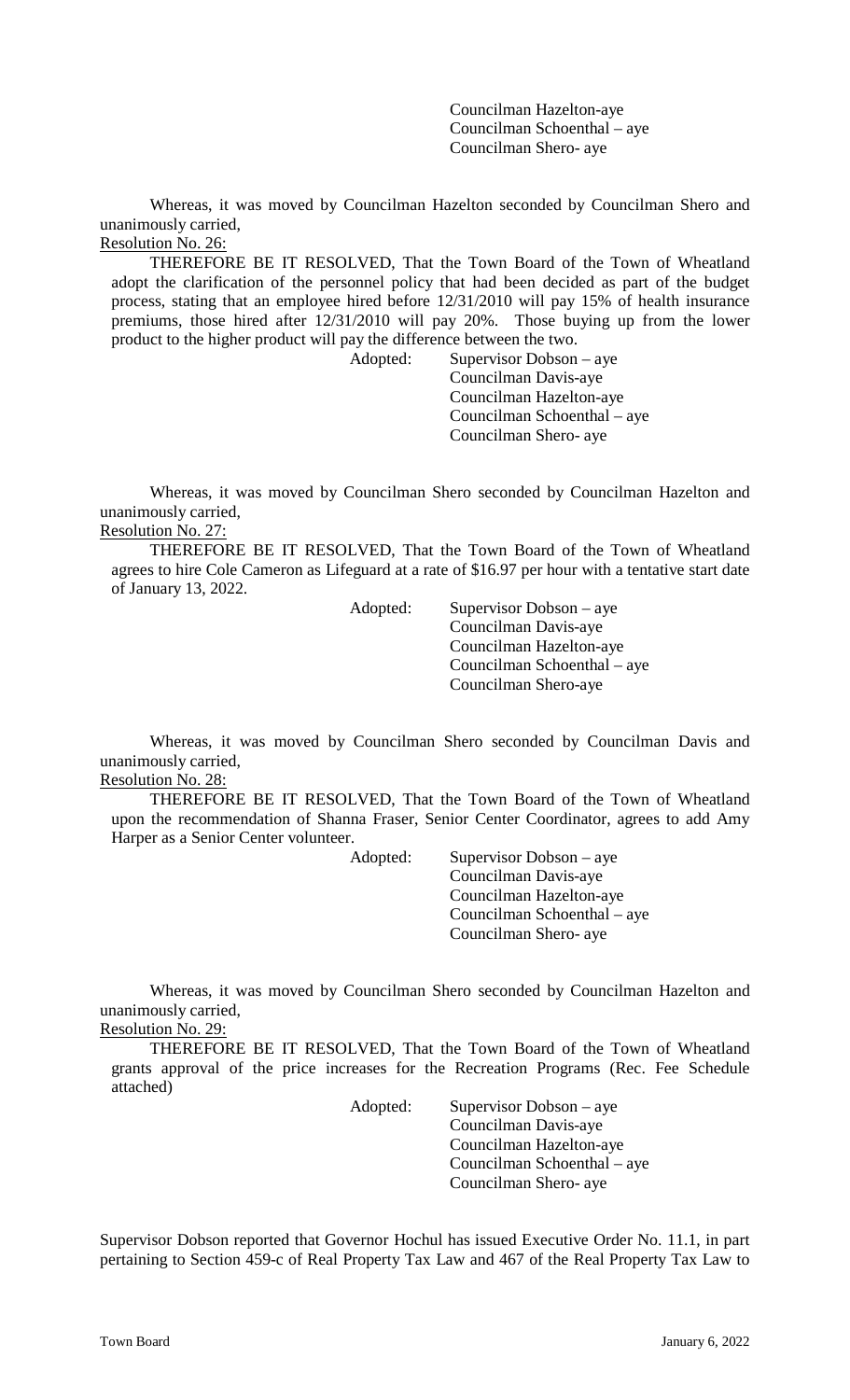dispense with the need for renewal applications for Senior Citizens and those with disabilities for the 2022 year only.

Whereas, it was moved by Councilman Shero seconded by Councilman Hazelton and unanimously carried, Resolution No. 30:

THEREFORE BE IT RESOLVED, That the Town Board of the Town of Wheatland agrees to permit the Town Assessor to waive the 2022 property tax exemption renewals.

Adopted: Supervisor Dobson – aye Councilman Davis-aye Councilman Hazelton-aye Councilman Schoenthal – aye Councilman Shero- aye

Whereas, it was moved by Councilman Shero seconded by Councilman Hazelton and unanimously carried, Resolution No. 31:

THEREFORE BE IT RESOLVED, That the Town Board of the Town of Wheatland reappoints the following individuals to their respective boards:

| Joe Burns         | <b>Planning Board</b> | 1/1/2022-12/31/2028         |
|-------------------|-----------------------|-----------------------------|
|                   | Zoning Board          | 1/1/2022-12/31/2026         |
| Mike Grasso       | Zoning Board          | 1/1/2022-12/31/2026         |
| <b>Bob Hatch</b>  | Zoning Alternate      | 1/1/2022-12/31/2022         |
| <b>Gary Hults</b> | <b>BAR</b>            | 1/1/2022-9/30/2026          |
|                   |                       |                             |
|                   | Adopted:              | Supervisor Dobson $-$ aye   |
|                   |                       | Councilman Davis-aye        |
|                   |                       | Councilman Hazelton-aye     |
|                   |                       | Councilman Schoenthal – aye |
|                   |                       | Councilman Shero- aye       |
|                   |                       |                             |

### **Abstract:**

Upon a motion of Councilman Hazelton, seconded by Councilman Shero and unanimously carried, the Abstract dated January 3, 2022, with voucher numbers 20220001 through 20220055 in the amount of \$52,906.41 was approved provided that all bills are paid out of their respective funds after proper audit.

| <b>Fund</b> | <b>Description</b>              | Amount      |
|-------------|---------------------------------|-------------|
| A           | <b>GENERAL FUND A</b>           | \$22,677.34 |
| B           | <b>GENERAL FUND PART TOWN B</b> | 1,614.13    |
| DA          | <b>HIGHWAY DA</b>               | 18,285.96   |
| DB          | <b>HIGHWAY DB</b>               | 978.36      |
|             | <b>MUMFORD LIGHT</b>            | 861.98      |
|             | <b>MUMFORD REFUSE</b>           | 5,506.20    |
|             | <b>ROLLING ACRES REFUSE</b>     | 1,407.60    |
|             | <b>FAIRVIEW REFUSE</b>          | 414.00      |
|             | <b>WHEATLAND FIRE</b>           | 645.00      |
|             | <b>NORTHEAST SEWER</b>          | 710.84      |
| <b>TA</b>   | <b>TRUST &amp; AGENCY</b>       | 450.00      |
|             | <b>Grand Total:</b>             | \$52,906.41 |

Upon a motion of Councilman Hazelton, seconded by Councilman Shero, and unanimously carried, the meeting was adjourned at 6:52 P.M.